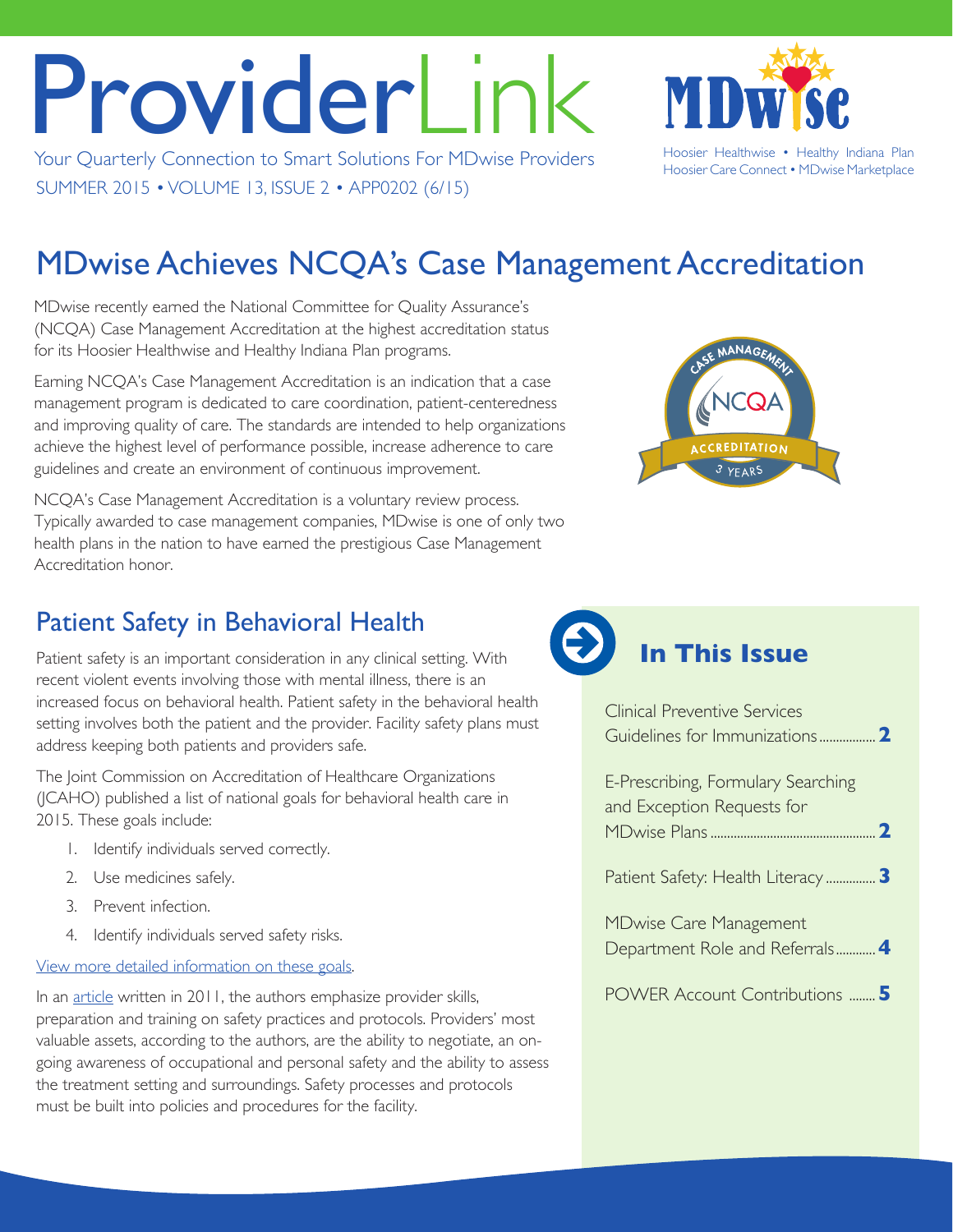#### <span id="page-1-0"></span>Clinical Preventive Services Guidelines for Immunizations

Protection against vaccine-preventable disease at the earliest time possible is critical, especially for young children or other high-risk groups, for whom a disease can be especially serious. A recommendation by a patient's health care provider to receive recommended vaccines is a strong predictor of the patient actually receiving those vaccines. The Advisory Committee on Immunization Practices (ACIP), an advisory panel to the CDC, develops written recommendations for the routine administration of vaccines and publishes annual schedules regarding the appropriate timing, dosage and contraindications.

The ACIP recommends that health care providers should implement the immunization practice standards and routinely assess their patients' immunization status, strongly recommend the vaccines patients need, administer the vaccines or refer patients to a vaccinating provider and document vaccinations administered in state immunization information systems (vaccine registries) to increase vaccination rates and reduce illness, hospitalizations and deaths from vaccine-preventable diseases.

MDwise maintains clinical preventive services guidelines for immunizations based on the ACIP recommendations. [View the](http://www.mdwise.org/for-providers/tools-and-resources/preventive-health-guidelines/)  [MDwise childhood and adolescent immunizations and adult health](http://www.mdwise.org/for-providers/tools-and-resources/preventive-health-guidelines/)  [supervision preventive health practice guidelines on MDwise.org.](http://www.mdwise.org/for-providers/tools-and-resources/preventive-health-guidelines/)



#### E-Prescribing, Formulary Searching and Exception Requests for MDwise Plans



Together with its pharmacy benefits managers (PBMs), MedImpact and PerformRx, MDwise provides physicians and other health care providers services to assist with the process of prescribing drug therapy for their patients. Prescribers have access to patientspecific prescription eligibility, medication history and basic formulary information

for consenting patients in both inpatient and outpatient settings. This exchange of essential intelligence between prescribers and the MDwise PBMs enables physicians to write an informed prescription at the point of care. The MDwise PBMs interface with e-prescribing connectivity vendors to deliver these services to physicians who treat MDwise members.

[View full article about e-prescribing and](http://mdwise.org/MediaLibraries/MDwise/Files/For%20Providers/Provider%20Newsletter/PharmacyArticle_ProviderLinkSummer15.pdf)  [formulary searching and exception requests for](http://mdwise.org/MediaLibraries/MDwise/Files/For%20Providers/Provider%20Newsletter/PharmacyArticle_ProviderLinkSummer15.pdf)  [MDwise plans.](http://mdwise.org/MediaLibraries/MDwise/Files/For%20Providers/Provider%20Newsletter/PharmacyArticle_ProviderLinkSummer15.pdf)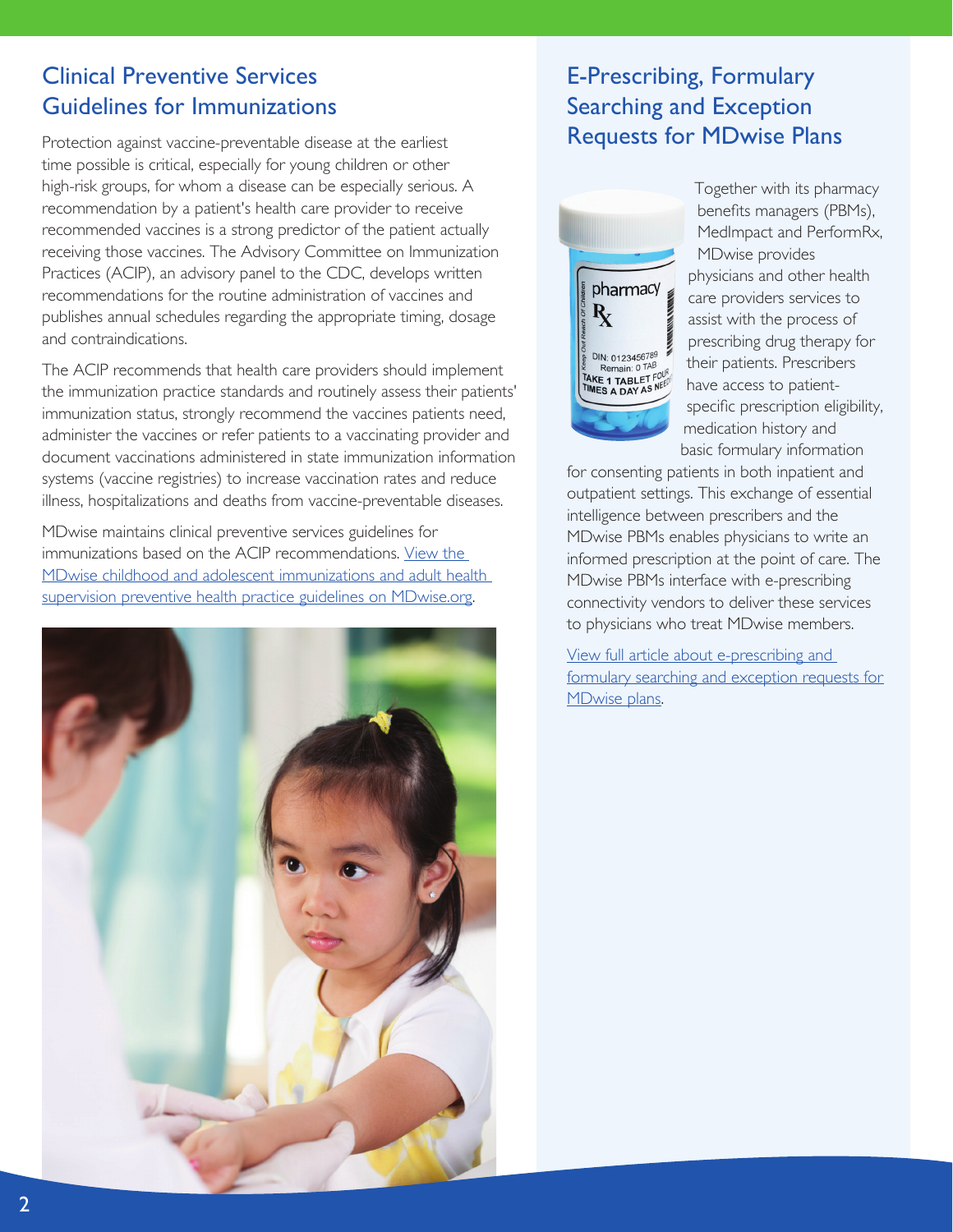### <span id="page-2-0"></span>Patient Safety: Health Literacy

[Health](http://www.nap.edu/catalog.php?record_id=10883) literacy is defined in the Institute of Medicine report, Health [Literacy: A Prescription to End Confusion,](http://www.nap.edu/catalog.php?record_id=10883) as "the degree to which individuals have the capacity to obtain, process, and understand basic health information and services needed to make appropriate health decisions." According to the 2008 National Assessment of Adult Literacy (NAAL), 38 percent of adults living in the United States (representing 81 million adults) either had limited health literacy or were unable to be measured because language barriers prevented participation in the assessment. Adults living at or below 125 percent of the federal poverty level (FPL) had a much lower average health literacy score than adults with higher income levels.

Health literacy impacts an individual's ability to successfully manage their health and health care. Research shows literacy is a stronger predictor of health status than age, income, employment status, education level or racial and ethnic group. Unfortunately, evidence shows that patients often misinterpret or do not understand much of the information given to them by clinicians.

#### Some tips to improve interpersonal communication with patients:

- $\checkmark$  Slow down
- $\checkmark$  Use plain, non-medical language
- $\checkmark$  Show or draw pictures
- $\checkmark$  Limit the amount of information provided and repeat it
- $\checkmark$  Use the teach-back or show-me technique
- $\checkmark$  Create a shame-free environment and use patient friendly and culturally appropriate materials



Communication barriers caused by poor health literacy can lead to misunderstood health care instructions, prescriptions and appointment slips (no-shows), poor health outcomes and medical errors. For example, patients who must self-manage chronic diseases such as asthma or diabetes will have poorer outcomes if they cannot understand written instructions for using metered-dose inhalers or for monitoring and recording their own blood sugar levels; an infant with an ear infection will not benefit from treatment if her mother cannot understand that the antibiotic the clinic prescribed is to be given orally, not put in the child's ear.

#### Additional information can be found in these health literacy resources:

- [Health literacy and patient safety: help patients understand \(AMA Video\)](http://www.ama-assn.org/ama/pub/about-ama/ama-foundation/our-programs/public-health/health-literacy-program/health-literacy-video.page)
- ü [U.S. Department of Health and Human Services: Quick Guide to](http://www.health.gov/communication/literacy/quickguide/) **[Health Literacy](http://www.health.gov/communication/literacy/quickguide/)**
- √ [Joint Commission "What Did the Doctor Say?"](http://www.jointcommission.org/What_Did_the_Doctor_Say/)
- $\checkmark$  AHRO Health Literacy Universal Precautions Toolkit
- **v** [CDC Plain Language Thesaurus](http://depts.washington.edu/respcare/public/info/Plain_Language_Thesaurus_for_Health_Communications.pdf)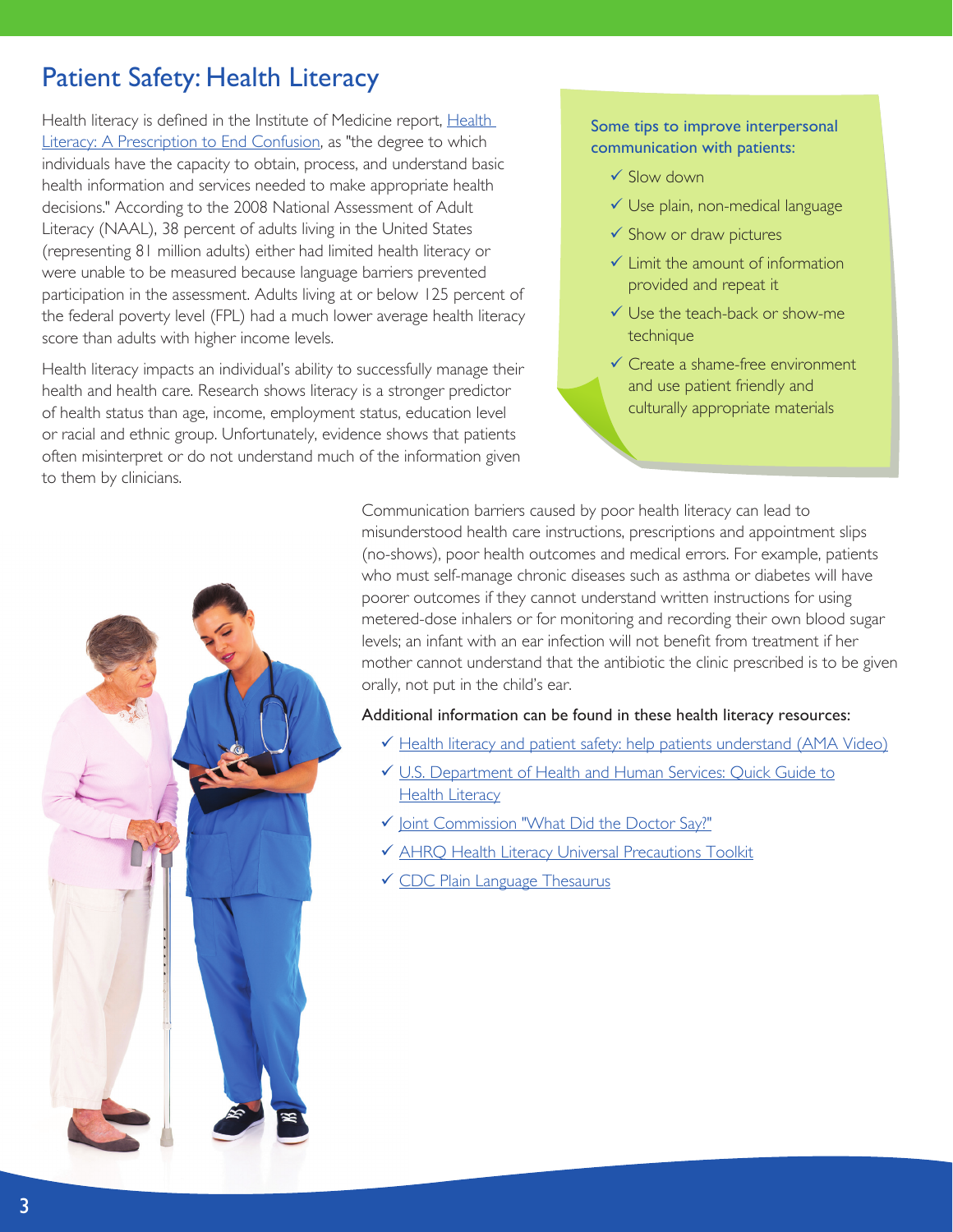### <span id="page-3-0"></span>MDwise Care Management Department Role and Referrals

MDwise members fall within a tremendous spectrum of health needs. Some suffer from multiple chronic health conditions requiring intensive and often complex treatment regimens. Others may be noncompliant with treatment, missing scheduled appointments or going to the emergency room for non-emergent care. The MDwise care management department works with all of our members to provide support and education to address health needs for all members along this spectrum.

Chronic health conditions and low health literacy often lead to debilitating health issues that acute medical services alone cannot alleviate. The MDwise care management department offers a diverse, intensive and coordinated approach to improving the health outcomes and quality of life for MDwise members. Our comprehensive care management model supports MDwise members, their primary medical providers (PMP), specialists and other caregivers to provide a multi-disciplinary approach, ranging from education and reminders to navigation and complex case management. This approach benefits members' health and supports the providers who are working for the best health outcomes.

Providers are encouraged to refer their patients for education when, in their judgment, the patient's health literacy is low or the behavior of their MDwise member is noncompliant. Both providers and caregivers may want to refer a member for coordination of care if a member is newly diagnosed with a condition, has an uncontrolled condition, has unmet psychosocial needs or may benefit from focused education. Care management and coordination of services through a single individual can lead to better health outcomes. Some reasons to refer a member to the MDwise care management department include:

- $\checkmark$  Multiple missed appointments.
- $\checkmark$  Pregnant members or infants missing the first scheduled appointment.
- $\checkmark$  Members newly diagnosed with a condition.
- $\checkmark$  Members not seeking provider-recommended or other necessary medical/preventive care.
- $\checkmark$  Inappropriate use of the emergency room.
- $\checkmark$  Poor medical and behavioral health self-management skills.
- $\checkmark$  Inappropriate use of out-of-network providers.
- $\checkmark$  Behavior that presents a security risk to others.
- $\checkmark$  Consistently not following medical recommendations in a manner that endangers the member's health.
- $\checkmark$  Members who demonstrate a poor understanding of their diagnoses and/or recommended treatment plan.
- $\checkmark$  Inappropriate utilization patterns of controlled substances.

Referring a member to the care management department is quicker and easier than ever. An electronic referral form is located on the [myMDwise](https://secure.healthx.com/mymdwiseprovider.aspx) provider portal and allows providers, members, caregivers and family members to request case management, care management or disease management services. Once you are logged in to myMDwise, select the CM/DM form link. In response to provider feedback, the online referral form was recently moved from [MDwise.org](http://www.mdwise.org/for-providers/forms/care-management/) to the [myMDwise](https://secure.healthx.com/mymdwiseprovider.aspx) secure provider portal. This change eliminated the need for closing and reopening the browser after submitting each individual referral.

Upon receipt of the referral, the MDwise care management staff will research the issue(s) and outreach directly to the member, providing individualized interventions unique to each referral. Multiple attempts are made to reach members; often providers and pharmacies are contacted to provide possible alternate member contacts. If members cannot be reached telephonically, the care management department will send written correspondence.

The care management department educates members and works alongside providers to reinforce treatment plans and improve health outcomes. By intervening directly with members, MDwise hopes to reduce the administrative burden faced by MDwise providers while at the same time improving member health outcomes and compliance.